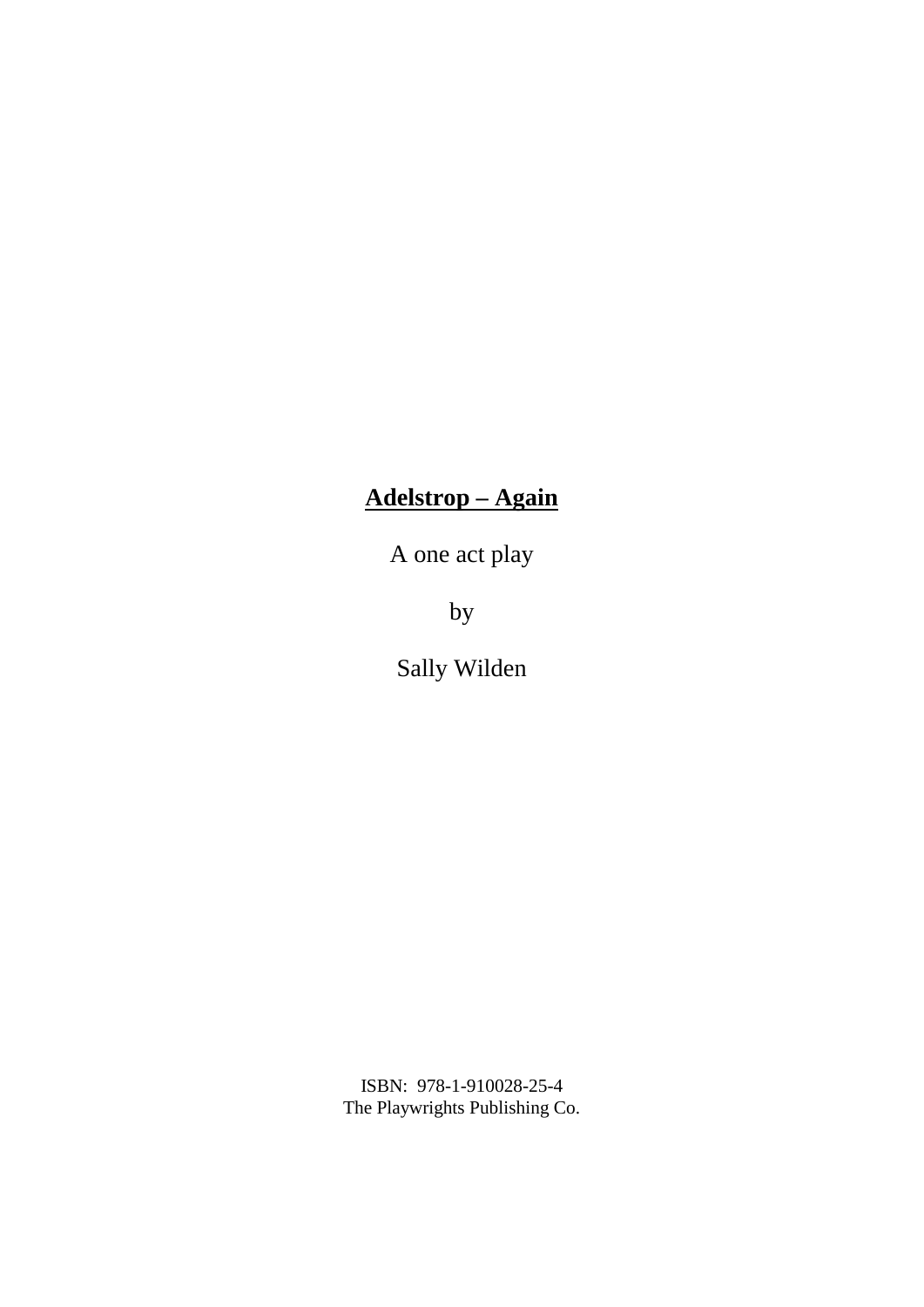#### **ADLESTROP AGAIN SYNOPSIS**

Haunting, mysterious, *Adlestrop - Again* evokes Edward Thomas's poem about a train suddenly coming to a stop at a deserted station. The play uses time shifts to explore how, a hundred years later, the tragic events of WW1 continue to have a lasting effect on today's generation.

Emma and Ruby, teenage girls, set out for a fun day at a summer music festival. No time to check train departures, they jump on a what they think is the right train just as the whistle blows. Making their way down the carriage, they are surprised to see a smelly old military coat bundled in the corner. They debate what to do and decide to leave it there.

The train slows and comes to a standstill as they see a station name, "*Adlestrop".* It's supposed to be a non-stop train so where are they? They wait in the leaden soporific heat.

The owner of the coat pulls it back and reveals that he is a soldier from WW1. Emma is busy texting, doesn't see him and goes off to the buffet. The soldier tells Ruby that the train came to a stop just like this, the same station, at the outbreak of WW1. Referring to the imagery in Thomas's poem, he tells of the horror that that the men faced. One soldier, Tommy Crane cracked under the strain, deserted, destiny unknown. The only memento left was his harmonica.

Emma returns from the buffet bar and confirms it's the wrong train. Emma challenges Ruby's story about the soldier and tells her to live for today, the past is a waste of time. Differences between them grow and Emma stomps off. The soldier pleads with Ruby to return the harmonica to Tommy and to tell him he will always be 'one of the boys'. He recites the haunting words of Edward Thomas's poem *Adlestrop* ending by holding out the harmonica to her. Struggling to make sense of how the Soldier's history can fit with her own life, Ruby reluctantly accepts his request.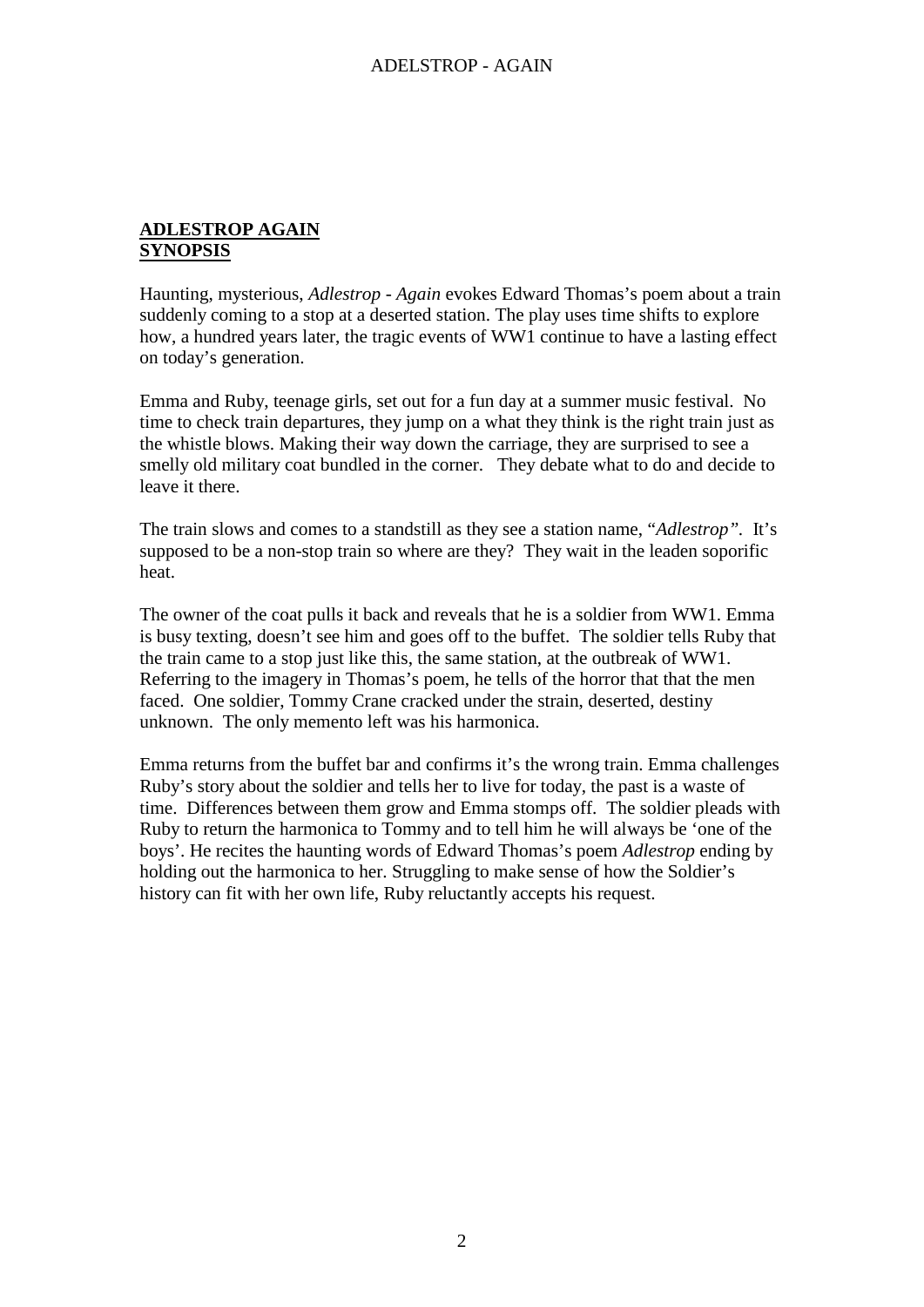#### **CAST**

**EMMA –** about 16 years **RUBY**- friend of Emma, similar age **SOLDIER-** early twenties

*The action of the play takes place in a railway carriage. Two benches are set diagonally to the audience representing the seats of the carriage.*

*A train door slams. A whistle blows. On stage, RUBY and EMMA stand, gasping for breath after running for the train. They try to keep their balance showing the motion of the train. They giggle and talk over each other. Hidden under a heavy military coat, a figure is huddled in a corner of a bench away from them.*

- EMMA Fucking hell, Rubs.
- RUBY What..?
- EMMA For fuck's sake, where were you?
- RUBY Looking for the platform, dud!
- EMMA We could 'a missed it.
- RUBY You got the wrong the number...
- EMMA Nah!
- RUBY You did!
- EMMA Didn't you hear the whistle?
- RUBY You said fifteen.
- EMMA And you'd gone.
- RUBY Ran as fast as I could, didn't I?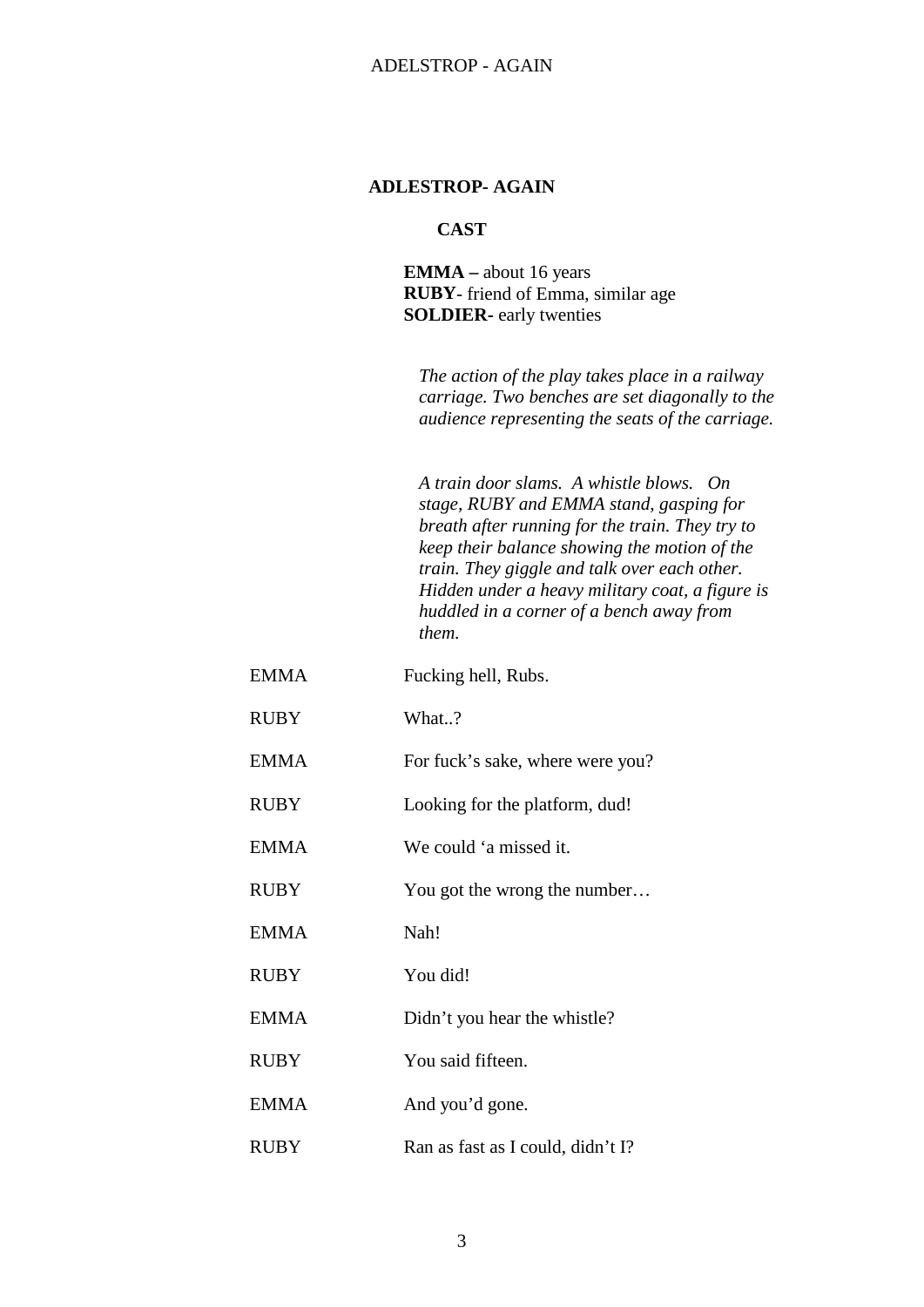| <b>EMMA</b> | Stop! Stop! I screamed, didn't I?                                                                          |
|-------------|------------------------------------------------------------------------------------------------------------|
| <b>RUBY</b> | That guard                                                                                                 |
| <b>EMMA</b> | Him!                                                                                                       |
| <b>RUBY</b> | Wha' d'e'say?                                                                                              |
| <b>EMMA</b> | (she imitates the GUARD) 'Come along<br>girls, 'we can't hold the train up for you                         |
|             | They giggle.                                                                                               |
| <b>EMMA</b> | Wanker.                                                                                                    |
| <b>RUBY</b> | Anyway, we done it.                                                                                        |
|             | EMMA takes a swig from a bottle of water,<br>spilling it over her face. RUBY laughs.                       |
|             | Crazy cow!                                                                                                 |
|             | RUBY takes out a comb and a small<br>mirror and turns to face EMMA. She ruffles<br>her hair with her hands |
|             | What d'you think?                                                                                          |
|             | <b>EMMA</b> takes out her mobile and snaps her<br>picture. She shows it to RUBY                            |
| <b>EMMA</b> | Pamela Anderson scrambled egg look.                                                                        |
|             | They both laugh.                                                                                           |
| <b>RUBY</b> | Where we going to sit, Em? Here?                                                                           |
| <b>EMMA</b> | Where ever.                                                                                                |
|             | RUBY glances at the place in the corner.                                                                   |
| <b>RUBY</b> | What's that?                                                                                               |
| <b>EMMA</b> | What?                                                                                                      |
| <b>RUBY</b> | Can't you smell it?                                                                                        |
|             | EMMA sniffs.                                                                                               |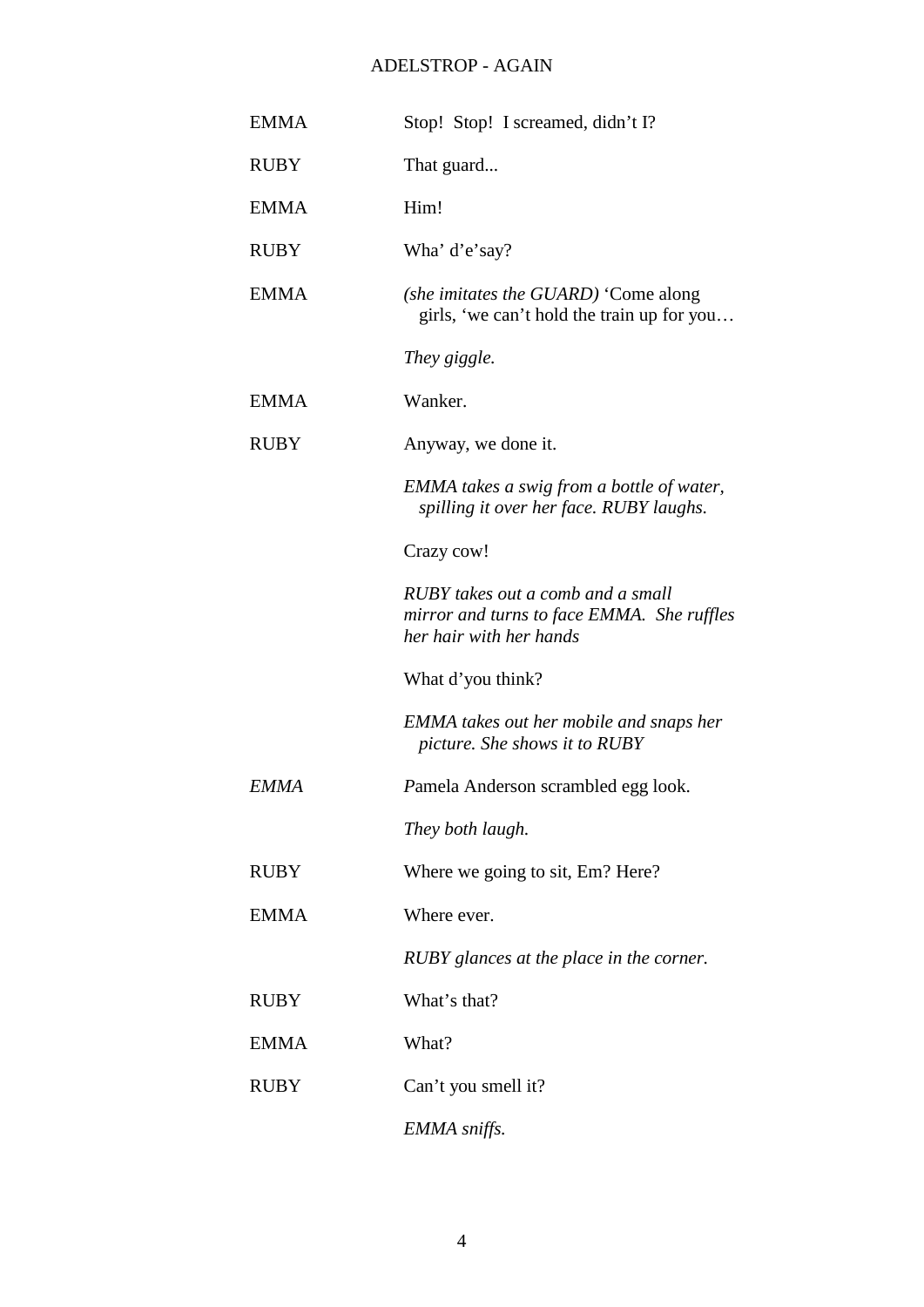| <b>EMMA</b> | Pfff! Cor! Ripe, 'innit it'? Who'd leave a<br>smelly old coat like that?                                                                   |
|-------------|--------------------------------------------------------------------------------------------------------------------------------------------|
|             | RUBY goes closer and sniffs                                                                                                                |
| RUBY        | Pfff! Where's that been?                                                                                                                   |
| <b>EMMA</b> | Let's chuck it.                                                                                                                            |
| <b>RUBY</b> | No!                                                                                                                                        |
| <b>EMMA</b> | Scaredy cat!                                                                                                                               |
| <b>RUBY</b> | No! We can't.                                                                                                                              |
| <b>EMMA</b> | Why not?                                                                                                                                   |
| <b>RUBY</b> | Leave it, Em. Somebody might comeyou<br>never know. Just leave it.                                                                         |
|             | <b>EMMA</b> walks downstage, looks to the<br>audience as though looking out of the<br>carriage window                                      |
| <b>EMMA</b> | Mmmm ah, cool. Rubs, come and stand<br>here.                                                                                               |
|             | <i>(looks out as if feeling the wind)</i> Phew! Good,<br>'innit'?                                                                          |
|             | She pulls her tee shirt vest away from her<br>body and blows down her front. RUBY goes<br>to her. EMMA looks up as if reading a<br>notice. |
|             | 'Do not lean out of the window'. Never seen<br>one of them before. <i>(pause)</i> Well we can. We<br>can do anything!                      |
|             | She leans out towards the audience and<br>sticks out her tongue and laughs.                                                                |
|             | We're free, you know. Do whatever. Aren't<br>we? Well, say yes.                                                                            |
| <b>RUBY</b> | Yes! yes!                                                                                                                                  |
|             | <b>EMMA</b> takes a shot of Ruby. With her mobile.                                                                                         |
| <b>EMMA</b> | Smile, gorgeous!                                                                                                                           |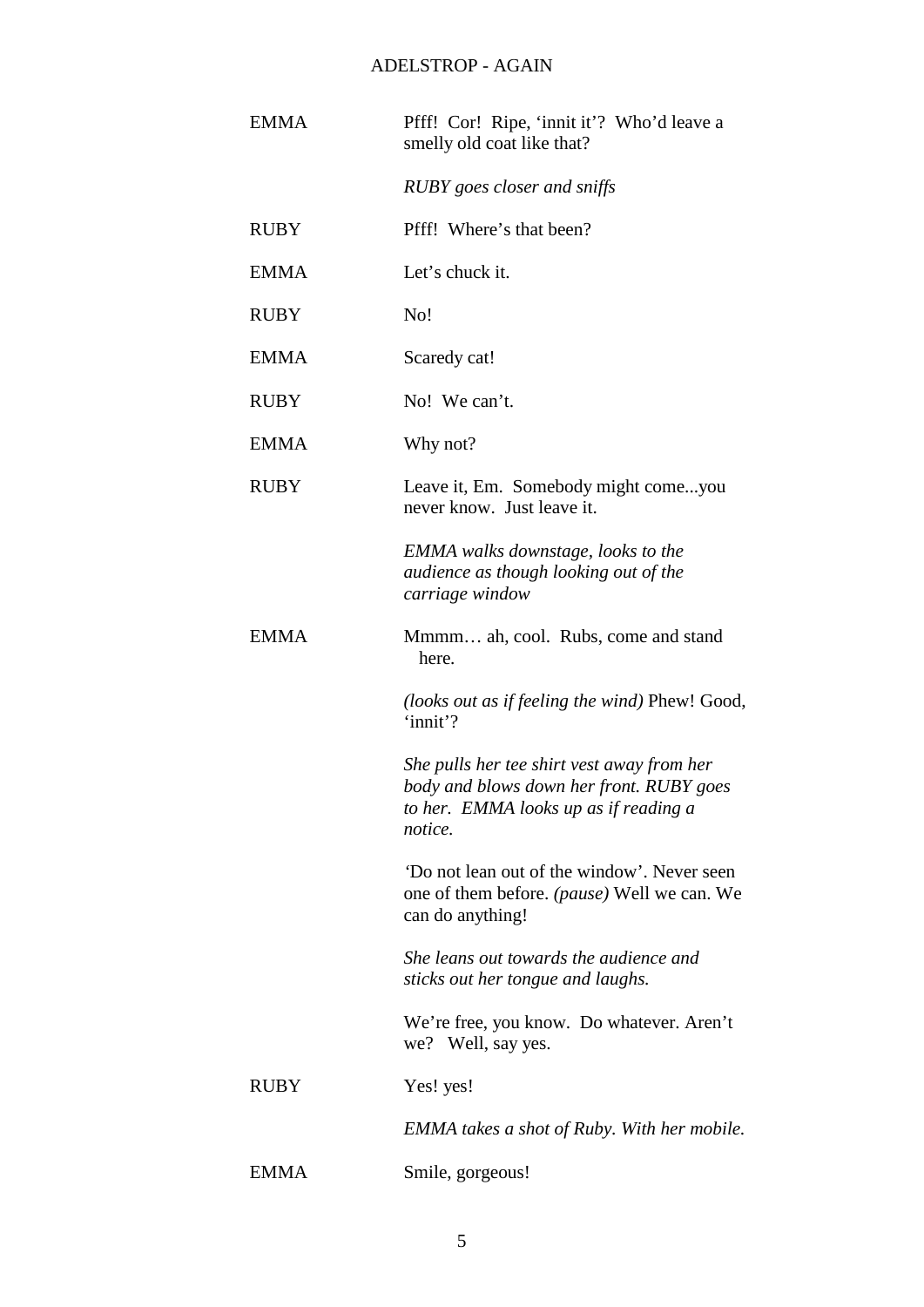|             | More laughter as they look at picture.                                                          |
|-------------|-------------------------------------------------------------------------------------------------|
| RUBY        | Don't! Em, don't!                                                                               |
| EMMA        | There! Saved!                                                                                   |
| RUBY        | Don't send it, Em! I swear.                                                                     |
|             | EMMA stretches out on a bench. She looks<br>up as if following the scene outside.               |
| <b>EMMA</b> | Great, 'innit'? Fucking brilliant. Look at<br>that sky, Rubs.                                   |
| RUBY        | Gonna be a scorcher.                                                                            |
| <b>EMMA</b> | Blue, blue, blue, blue, blue!                                                                   |
| <b>RUBY</b> | Not real, is it?                                                                                |
| <b>EMMA</b> | Nothing but sky and them woods.                                                                 |
| RUBY        | And us!                                                                                         |
| <b>EMMA</b> | Amazing!                                                                                        |
| RUBY        | Will it last?                                                                                   |
| <b>EMMA</b> | Eh? What?                                                                                       |
| <b>RUBY</b> | Will it? Go on forever? Just like this?                                                         |
| EMMA        | Dunno today anyway.                                                                             |
| <b>RUBY</b> | More than that Em. Much longer than that.                                                       |
| EM          | If you say                                                                                      |
|             | They laugh. Screech of brakes and Ruby<br>lurches forwards, Emma nearly falls off the<br>bench. |
| <b>EMMA</b> | Fucking hell!                                                                                   |
| RUBY        | You alright?                                                                                    |
| EMMA        | (giggling) Driver still got his L plates.                                                       |
| RUBY        | Leaves on the line!                                                                             |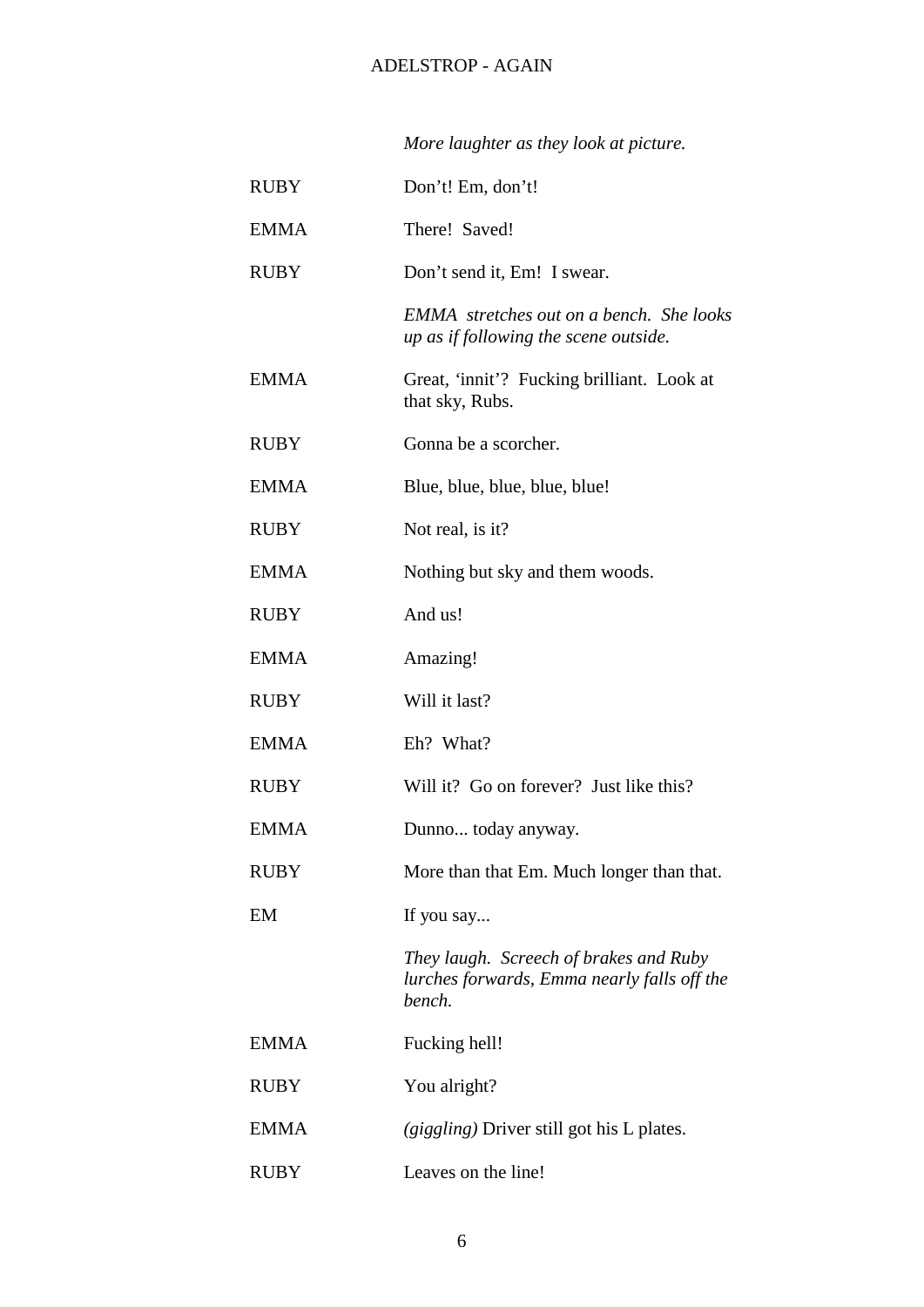| <b>EMMA</b>    | What's going on?                                                          |
|----------------|---------------------------------------------------------------------------|
| <b>RUBY</b>    | We're stopped.                                                            |
| <b>EMMA</b>    | Know that. But why? (Pause) Get on, will<br>ya? Chugg, chugg              |
|                | They giggle.                                                              |
| EMMA)<br>RUBY) | (together) Chugg, chugg, chugg, chugg<br>Chugg                            |
| <b>RUBY</b>    | You're mad. <i>(looks out to audience)</i> Hey,<br>coming into a station. |
| <b>EMMA</b>    | What?                                                                     |
| <b>RUBY</b>    | Not meant to stop. Straight through.                                      |
| <b>EMMA</b>    | Well, it is.                                                              |
|                | A silence falls.                                                          |
| <b>EMMA</b>    | Gawd! Don't believe it!                                                   |
| <b>RUBY</b>    | See anything?                                                             |
| <b>EMMA</b>    | Na. This can't happen. Late for the festival!                             |
|                | <b>EMMA</b> takes out her phone and tries to<br>make contact.             |
|                | Great. No signal.                                                         |
| <b>RUBY</b>    | Nothing?                                                                  |
| <b>EMMA</b>    | Fucking useless                                                           |
|                | <b>RUBY</b> leans out of the window                                       |
| <b>EMMA</b>    | Anyone there Rubs?                                                        |
| <b>RUBY</b>    | Na.                                                                       |
| <b>EMMA</b>    | Must be!                                                                  |
| <b>RUBY</b>    | I'm telling you. It's deserted.                                           |
| <b>EMMA</b>    | Where is this place? Does it say?                                         |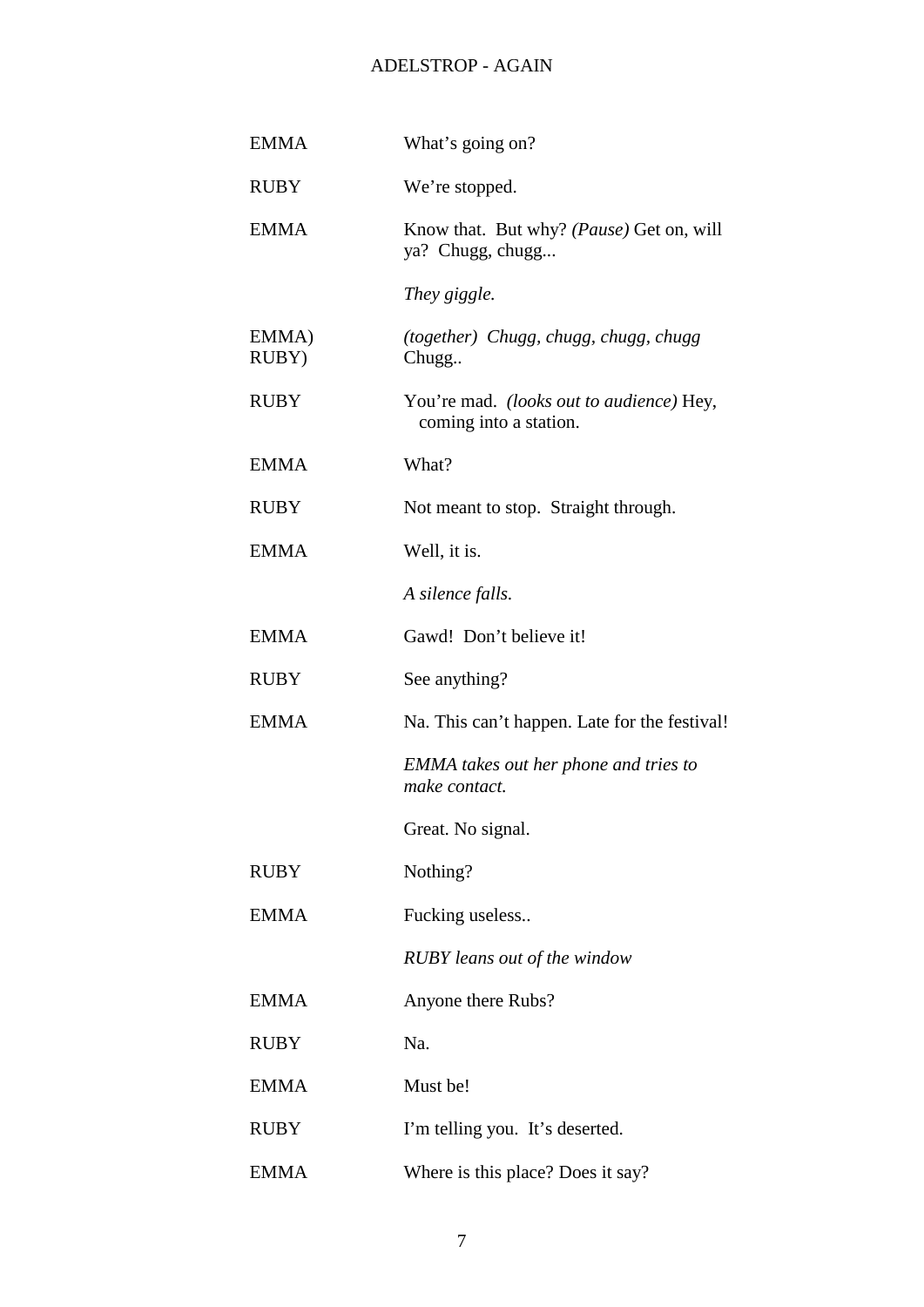*RUBY leans forward trying to make out the letters*

| <b>RUBY</b> | Mmm A.dAdlestst                                                                                                                                    |
|-------------|----------------------------------------------------------------------------------------------------------------------------------------------------|
| <b>EMMA</b> | <i>(laughing)</i> Can't you read?                                                                                                                  |
| <b>RUBY</b> | This the wrong train?                                                                                                                              |
| <b>EMMA</b> | Don't tell me.                                                                                                                                     |
| <b>RUBY</b> | What if we are? Should've checked.                                                                                                                 |
| <b>EMMA</b> | Don't you start!                                                                                                                                   |
| <b>RUBY</b> | Where are we going?                                                                                                                                |
| <b>EMMA</b> | Don't know                                                                                                                                         |
| <b>RUBY</b> | Shit!                                                                                                                                              |
| <b>EMMA</b> | Ask.                                                                                                                                               |
| <b>RUBY</b> | Who?                                                                                                                                               |
| <b>EMMA</b> | How do I know?                                                                                                                                     |
| <b>RUBY</b> | Could be miles away.                                                                                                                               |
| <b>EMMA</b> | Come on, let's go to refreshments, might<br>know there.                                                                                            |
|             | <i>EMMA</i> picks up her things. <i>RUBY looks left</i><br>and right as if looking up and down the<br>platform                                     |
|             | Rubs you coming?                                                                                                                                   |
| <b>RUBY</b> | Jus' a minute.                                                                                                                                     |
| <b>EMMA</b> | Come on!                                                                                                                                           |
| <b>RUBY</b> | I'll see you there.                                                                                                                                |
|             | <b>EMMA</b> waits then exits. RUBY stares out.<br>The huddled figure under the coat coughs.<br>She stands on tiptoe and tries to read the<br>sign. |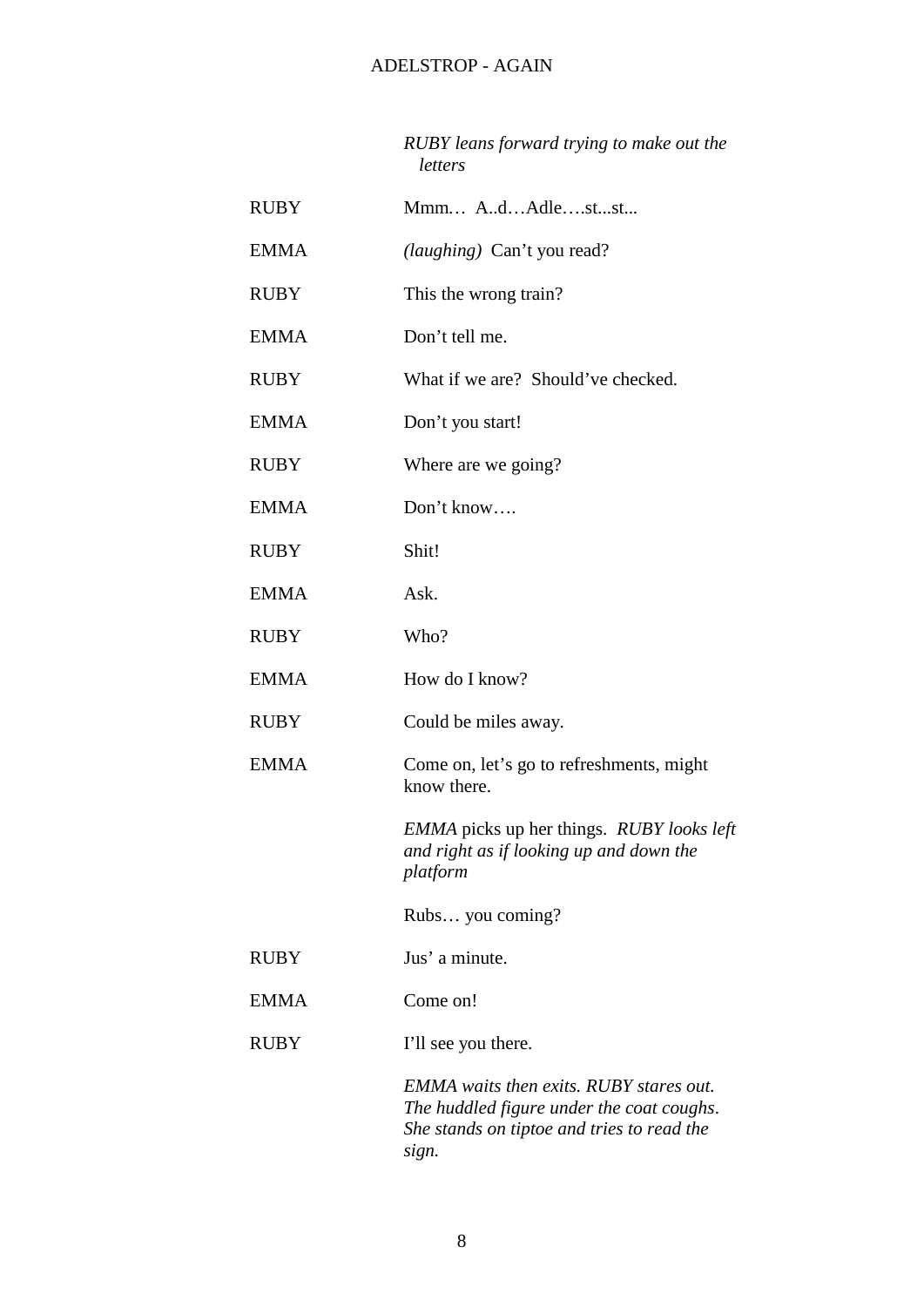| <b>RUBY</b>    | Adle Adelstr                                                                                                                                              |
|----------------|-----------------------------------------------------------------------------------------------------------------------------------------------------------|
| <b>SOLDIER</b> | Adlestrop.                                                                                                                                                |
|                | RUBY gives a start of surprise.                                                                                                                           |
| <b>RUBY</b>    | Wha whatwho said that?                                                                                                                                    |
|                | The figure in the corner pushes back his coat<br>revealing a SOLDIER dressed in the uniform<br>of WW1.                                                    |
| <b>RUBY</b>    | Aaahmy god! Wha? What? Who are<br>you? Where d'you come from? What you<br>doing there? You been there all the time?<br>Why didn't you say? You should've! |
| <b>SOLDIER</b> | Mind if I close the window?                                                                                                                               |
|                | He makes a move forwards.                                                                                                                                 |
| <b>RUBY</b>    | Keep away! (She calls) Em!                                                                                                                                |
| <b>SOLDIER</b> | What's the matter with you?                                                                                                                               |
| <b>RUBY</b>    | (calling) Em! Come 'ere, will ya? Em!                                                                                                                     |
| <b>SOLDIER</b> | Blimeyonly asked.                                                                                                                                         |
| <b>RUBY</b>    | Gawd! Look at yer!                                                                                                                                        |
| <b>SOLDIER</b> | The window?                                                                                                                                               |
| <b>RUBY</b>    | You can't close it.                                                                                                                                       |
| <b>SOLDIER</b> | Bloody freezing in here.                                                                                                                                  |
| <b>RUBY</b>    | Freezing! Boiling more like!                                                                                                                              |
| <b>SOLDIER</b> | Can't get warm. No matter what.                                                                                                                           |
| <b>RUBY</b>    | Were you under that coat all this time? What<br>you doing there? Why you dressed like that?<br>What's going on? Where is this place? Weird.<br>Totally.   |
| <b>SOLDIER</b> | Adlestrop isn't a place. It's a time.                                                                                                                     |
| <b>RUBY</b>    | Time! What's that mean?                                                                                                                                   |